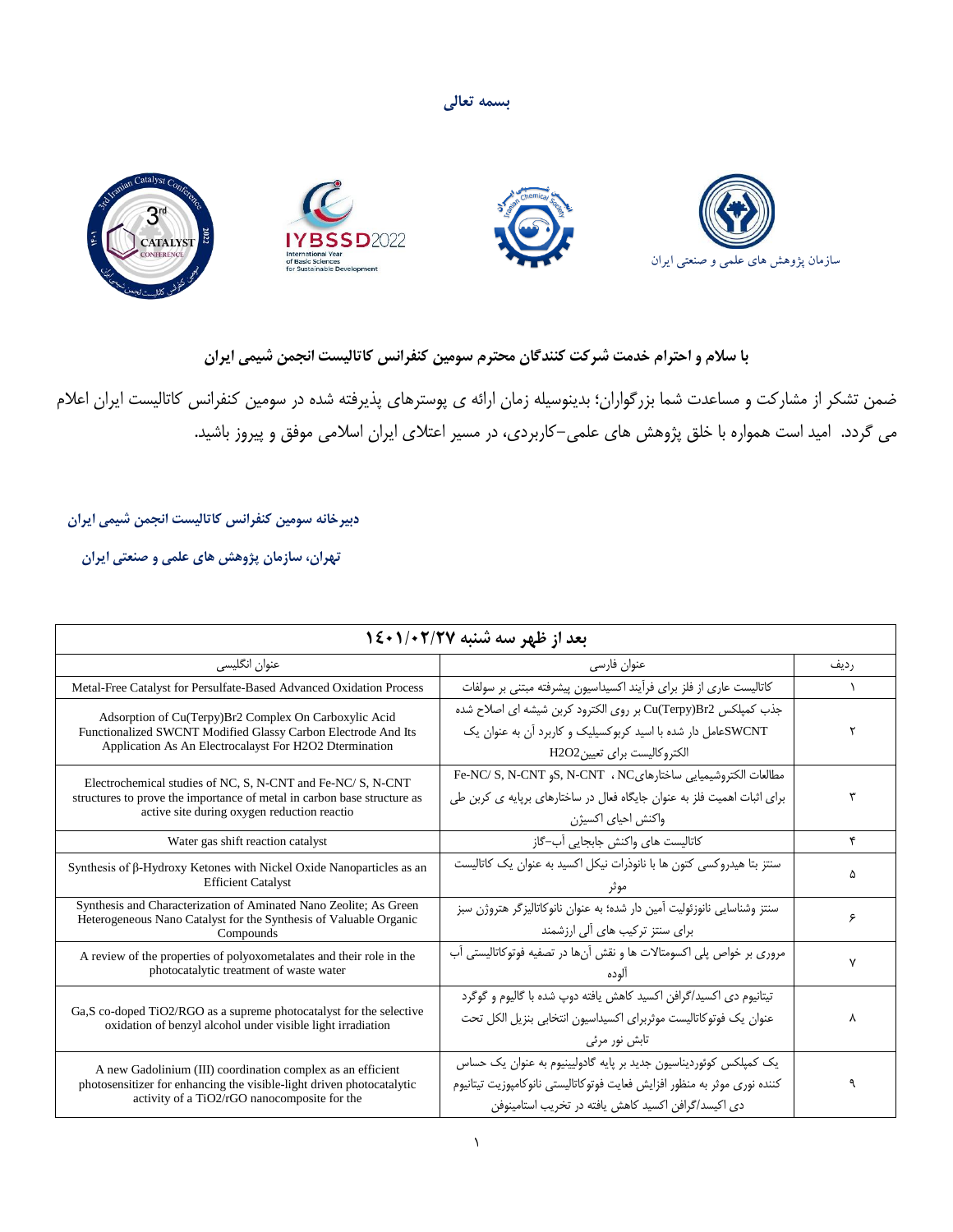| Tri-Metallic (MnFeCo) Immobilized on the Graphene Oxide as High-<br>Performance Electro-Catalyst for Overall Oxygen Evolution Reaction        | Tri-Metallic (MnFeCo)تثبیت شده روی اکسید گرافن به عنوان الکترو<br>كاتاليزور با كارايي بالا براي واكنش تكامل كلى اكسيژن | ١.            |
|-----------------------------------------------------------------------------------------------------------------------------------------------|------------------------------------------------------------------------------------------------------------------------|---------------|
| Green Hierarchical W-doped Graphene based on Arabic Gum as the<br>Visible-Light-Driven Photocatalyst for Degradation of Acetaminophene        | گرافن دوپ شده با تنگستن بر پایه صمغ عربی به عنوان فتوکاتالیست نور مرئی<br>براى تجزيه استامينوفن                        | ۱۱            |
| The effect of temperature on the synthesis and application of TiO2<br>photocatalyst for Amoxicillin Degradation                               | تأثیر دما بر سنتز و کاربرد فوتوکاتالیست TiO2 برای تجزیه آموکسی سیلین                                                   | $\lambda$     |
| Photocatalytic and selective oxidation of propane over Pt / TiO2<br>nanoparticles made by photodeposition and sol-gel method                  | اكسايش فوتوكاتاليستي و انتخابي پروپان با استفاده از نانوذرات Pt/TiO2 ساخته<br>شده به روش ترسیب نوری و سل ژل            | $\mathcal{N}$ |
| Fabrication of CoFe2O4/CuAl2O4/ZSM-5/TiO2 nanocatalyst for<br>selective catalytic reduction of NO with NH3                                    | ساخت نانوكاتاليست CoFe2O4/CuAl2O4/ZSM-5/TiO2 براي كاهش<br>كاتاليستى انتخابى NO توسطNH3                                 | ۱۴            |
| Investigation of photocatalytic performance of g-C3N4 and g-C3N4 /<br>AlVO4 in phenol degradation under visible light irradiation             | مطالعه عملكرد فوتوكاتاليستى g-C3N4 و g-C3N4/AIVO4 در تخريب فنول<br>تحت تابش نور مرئی                                   | ۱۵            |
| Development of Ag-modified Zeolite as HC-Trap in automotive cold-<br>start emission control                                                   | توسعه زئوليت اصلاح شده با نقره به عنوان HC-Trap به منظور كنترل انتشار<br>آلاینده های خودرو در شرایطCold-Start          | ۱۶            |
| Bismuth-decorated copper oxide crystals; an efficient design for<br>photocatalytic removal of antibiotics from water                          | کریستال های اکسید مس بهینه شده با بیسموت: یک طراحی موثر برای حذف<br>فوتوكاتاليستي أنتي بيوتيك ها از آب                 | $\gamma$      |
| cyanobacteria Microcoleus fixation by entrapment for application as<br>biocatalists                                                           | تثبیت سیانوباکتری میکروکولئوس با روش به دام انداختن برای کاربری بهعنوان<br>بيو كاتاليست                                | ١٨            |
| Evaluation of the efficiency of ZnFe/ZIF-8 metal-organic framework for<br>removal of textile dyes from wastewater                             | بررسی کارآیی قالب فلز- آلی ZnFe/ZIF-8 برای حذف رنگزاهای نساجی از                                                       | ۱۹            |
| بر پایه اکسیدگرافن و کاربرد آن در واکنش Pt-NiO سنتز هیبرید نانوذرات<br>الكترواكسيداسيون متانول                                                | سنتز هیبرید نانوذرات Pt-NiO بر پایه اکسیدگرافن و کاربرد آن در واکنش<br>الكترواكسيداسيون متانول                         | ٢٠            |
| Synthesis, characterization and catalytic application of ZIF-204 / Ag<br>nanocomposite                                                        | سنتز، شناسایی و کاربرد کاتالیزوری نانو کامپوزیتZIF-204/Ag                                                              | ۲۱            |
| Effect of La /Ce rare earth elements in perovskite oxide supports as<br>catalyst washcoat: A Review                                           | اثر عناصر نادر خاکی La/Ce به عنوان کاتالیست کوت شده بر پایه اکسید<br>پروسکایت : مروری                                  | ۲۲            |
| Synthesis of copper ferrite for photocatalytic degradation of<br>ciprofloxacin antibiotic in aqueous solution                                 | سنتز فريت مس جهت تخريب فتوكاتاليستي آنتي¬ييوتيک سيپروفلوكساسين در<br>محلول آبي                                         | ٢٣            |
| Co-immobilization of multi-enzyme cascades into metal-organic<br>frameworks for biodegradation of bisphenol A                                 | تثبیت چند آنزیمی در ساختار چهارچوب های آلی-فلزی به منظور حذف ماده ی<br>بيسفنول آ                                       | ۲۴            |
| Synthesis of magnesium ferrite magnetic nanoparticles for photocatalytic<br>decomposition of the antibiotic ciprofloxacin under visible light | سنتز نانوذرات مغناطيسي فريت منيزيم براي تجزيه فتوكاتاليستي آنتي بيوتيك<br>سيپروفلوكساسين تحت نور مرئى                  | ۲۵            |
| Copolymerization of 1-hexene and methyl methacrylate using binuclear<br>cobalt catalyst based on phenoxy-imine ligand                         | کوپلیمریزاسیون ١–هگزن و متیل متاکریلات توسط کاتالیست دو هستهای فلز<br>کبالت بر پايه ليگاند فنوكسي ⊣يمين                | ٢۶            |
| A facile green synthesis of $Ag@AgCl$ nanoparticles as an efficient<br>homogeneous catalyst for the reduction of methylene blue               | سنتز سبز و آسان نانوذرات Ag@AgCl به عنوان یک کاتالیزور همگن و کارآمد<br>برای کاهش متیلن بلو                            | ٢٧            |
| Molecular study of metronidazole removal from wastewater by Chlorella<br>vulgaris                                                             | بررسی مولکولی حذف مترونیدازول از فاضلاب توسط کلرلا ولگاریس                                                             | ۲۸            |
| Catalytic degradation studies of phytosynthesized silver/silver chloride<br>nanoparticles against Rhodamine B                                 | مطالعات تخريب كاتاليستي رودامين ب توسط نانوذرات نقره/ نقزه كلريد                                                       | ٢٩            |
| Synthesis of binuclear cobalt catalyst based on phenoxy-imine ligand for<br>polymerization of methyl methacrylate                             | سنتز کاتالیست دو هستهای کبالت بر پایه لیگاند فنوکسی-ایمین برای<br>پليمريزاسيون متيل متاكريلات                          | ٣٠            |
| Polyoxometalate loaded on Ionic Liquid into Metal-Organic Framework<br><b>Effective Oxidative Desulfurization Catalyst</b>                    | یلی اکسومتالات عامل دارشده با مایعات یونی و بارگزاری درون چارچوب های<br>آلی–فلزی، کاتالیستی موثر در گوگردزدایی اکسایشی | ٣١            |
| Hydrothermal synthesis of FeVO4 and photocatalytic ability for<br>degradation of Acid Blue                                                    | بررسی خاصیت فوتوکاتالیستی آهن وانادات سنتز شده با روش هیدروترمال در<br>حذف رنگ آزو اسید بلو                            | ٣٢            |
| Application of Ag/Cu@C3N4 Nanocomposite as Efficient Catalyst for<br>the Catalytic Reduction of Inorganic Pollutants                          | كاربرد نانوكامپوزيت Ag/Cu@C3N4 به عنوان كاتاليزور كارامد براي كاهش<br>کاتالیستی الاینده های معدنی                      | ٣٣            |
| Amoxicillin Biophotocatalytic degradation over Ti/TiO2/Fatty<br>Acid/GOx/ZnO                                                                  | تجزيه بيوفوتوكاتاليستى أموكسي سيلين باTi/TiO2/Fatty Acid/GOx/ZnO                                                       | ٣۴            |
| Application of plasma-catalytic system in methanation process                                                                                 | کاربرد سیستم پلاسما–کاتالیستی در فرآیند متان سازی                                                                      | ۳۵            |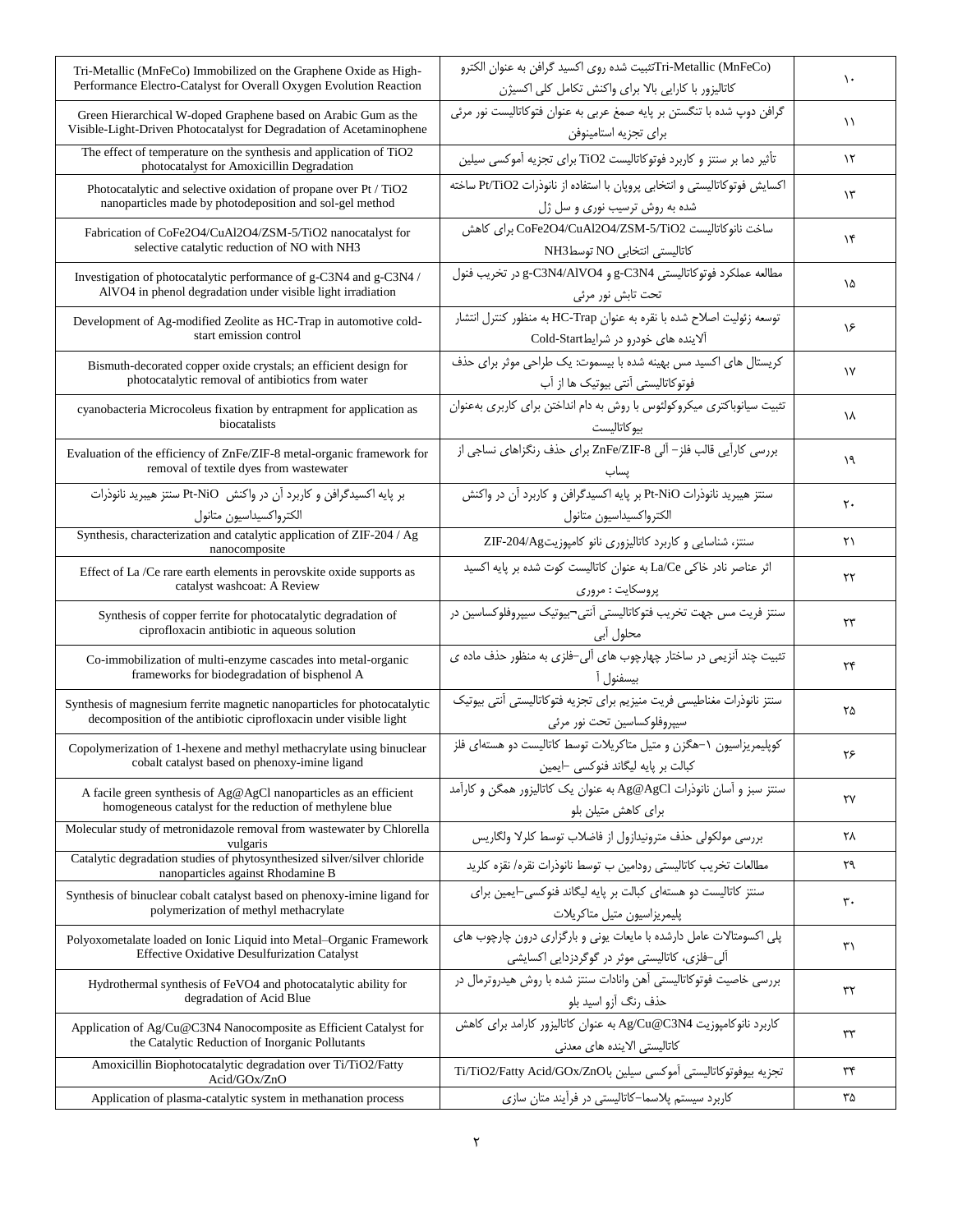| Synthesis of MCM-48 with adjustable specifications without the use of<br>pore agents                                                                                                                      | سنتز MCM-48 با مشخصات قابل تنظيم و بدون استفاده از عوامل حفره ساز                                                                                                   | ۳۶ |
|-----------------------------------------------------------------------------------------------------------------------------------------------------------------------------------------------------------|---------------------------------------------------------------------------------------------------------------------------------------------------------------------|----|
| Modification of Bismuth Oxyiodide with Fluorine for Enhanced<br>Photocatalytic Removal of RhB                                                                                                             | سنتز و بهینه سازی اکسی پدید بیسموت با استفاده از آلایش فلوئور به منظور<br>حذف رودامین بی از آب                                                                      | ٣٧ |
| Designed Tri-Metallic (MnFeCo) Immobilized on the Graphene Oxide as<br>High-Performance Electro-Catalyst for Overall Oxygen Evolution<br>Reaction                                                         | طراحي سه فلزي (MnFeCo) تثبيت شده بر روى اكسيد گرافن به عنوان الكترو<br>كاتاليزور با كارايي بالا براي واكنش تكامل كلى اكسيژن                                         | ۳۸ |
| nano catalysts and dye limitation from aqueous solution                                                                                                                                                   | نانو کاتالیست ها و حذف رنگ از محلول های آبی                                                                                                                         | ٣٩ |
| Efficient water pollutant degradation using CeO2/sulfur-doped g-C3N4<br>photocatalysts under visible light irradiation                                                                                    | Efficient water pollutant degradation using CeO2/sulfur-doped g-<br>C3N4 photocatalysts under visible light irradiation                                             | ۴. |
| Green synthesis of heterocyclic containing N-atom through novel method<br>using modified heterogeneous nano catalyst                                                                                      | سنتز سبز ناجورحلقه¬های نیتروژن¬دار با روشی نوین با استفاده از نانوکاتالیزگر<br>هتروژن اصلاح شده                                                                     | ۴۱ |
| Synthesis and characterization of cerium oxide/sulfur-doped g-C3N4 as<br>nanocomposite photocatalysts                                                                                                     | Synthesis and characterization of cerium oxide/sulfur-doped g-<br>C3N4 as nanocomposite photocatalysts                                                              | ۴٢ |
| Comparison of aminothermal and hydrothermal methods in SAPO-CHA<br>synthesis in the presence of morpholine                                                                                                | مقایسه ی روش آمینوترمال و هیدروترمال در سنتز CHA-SAPO درحضور<br>مورفولين                                                                                            | ۴۳ |
| spent caustic wastewater treatment                                                                                                                                                                        | تصفیه فتوکاتالیستی پساب اسپنت کاستیک صنایع پتروشیمی در نور مرئی                                                                                                     | ۴۴ |
| Modified ZIF-11 photocatalyst for tetracycline wastewater treatment                                                                                                                                       | فوتوكاتاليست اطلاح شده11-ZIF براى تصفيه پساب تتراسايكلين                                                                                                            | ۴۵ |
| Humic Acid degradation using Fe/ZIF-11 photocatalyst                                                                                                                                                      | تجزیه هیومیک اسید با استفاده از فوتوکاتالیست11-Fe/ZIF                                                                                                               | ۴۶ |
| Regeneration of the spent SAPO-34 catalyst in the MTO process                                                                                                                                             | بررسی احیاء کاتالیست SAPO-34 تجاری مستعمل در فرآیند تبدیل متانول به<br>الفين(MTO)                                                                                   | ۴٧ |
| Synthesis of Zinc oxide-based nanocomposites for photocatalytic<br>removal of contaminants                                                                                                                | سنتز نانوکامپوزیت های مبتنی بر روی اکسید جهت حذف فوتوکاتالیزوری<br>الاىندە ھا                                                                                       | ۴۸ |
| Synthesis and characterization of inorganic nanostructures modified by<br>graphite carbon nitride, their application and chemical kinetics studies                                                        | سنتز و شناسایی نانوساختارهای معدنی اصلاح شده با نیترید کربن گرافیتی،<br>بررسی کاربرد أنها و مطالعات سینتیک شیمیایی                                                  | ۴۹ |
| Synthesis of nanocomposites based on Transition metals Tungstates and<br>graphite carbon nitride: investigation of properties, photocatalytic<br>application and chemical kinetics studies                | سنتز نانوكامپوزيت هاى مبتنى بر تنگستات هاى فلزات واسطه و نيتريد كربن<br>گرافیتی: بررسی خواص، کاربرد فوتوکاتالیزوری و مطالعات سینتیک شیمیایی                         | ۵۰ |
| صبح چهارشنبه ۱/۰۲/۲۸+۱٤                                                                                                                                                                                   |                                                                                                                                                                     |    |
|                                                                                                                                                                                                           |                                                                                                                                                                     |    |
| Pd nanoparticle immobilized on magnetic MIL(53)-Fe: An effective and<br>recyclable catalyst for Suzuki coupling reaction                                                                                  | نانوذرات Pd تثبیت شده بر روی Fe-(MIL(53)-Fe مغناطیسی: یک کاتالیزور موثر و<br>قابل بازيافت براي واكنش جفت سوزوكي                                                     | ۵۱ |
| Study of Time and Synthesis Method Effect on ZSM-5 Zeolite<br>characteristics                                                                                                                             | بررسی اثر زمان و روش سنتز بر مشخصات زئولیت2SM-5                                                                                                                     | ۵٢ |
| Preparation of basic pH activated carbon catalysis for biodiesel<br>production                                                                                                                            | تهیه کاتالیزور کربن فعال با pH بازی جهت استفاده در تهیه سوخت بیودیزل                                                                                                | ۵۳ |
| Synthesis of mixed metal nano-oxide of manganese - nickel-cobalt and<br>its application in sulfide to sulfoxide oxidation reactions                                                                       | سنتز نانو اکسید فلزی مخلوط منگنز– نیکل– کبالت و کاربرد کاتالیستی آن در<br>واكنش هاى اكسيداسيون سولفيد به سولفوكسيد                                                  | ۵۴ |
| Palladium incorporated on magnetic hybrid nano hydroxyapatite as an<br>Effective heterogeneous catalyst for the Preparation of propargylamines<br>via One-pot and three-component reaction in green Media | نانو هیدروکسی آپاتیت مغناطیسی پوشیده شده با پالادیوم به عنوان یک<br>كاتاليزور ناهمگن موثر براي تهيه پروپارژيل آمين ها از طريق واكنش تک ظرف<br>و سه جزئی در محیط سبز | ۵۵ |
| Palladium-incorporated on magnetic nanocatalysts based on carbon<br>quantum dot and metal-organic frameworks for promoting Suzuki cross-<br>coupling reaction                                             | ترکیب پالادیوم بر روی نانوکاتالیست های مغناطیسی مبتنی بر نقطه کوانتومی<br>كربن و چارچوب هاى فلزى–آلى براى ارتقاء واكنش جفت متقابل سوزوكى                            | ۵۶ |
| Palladium nanoparticles doped on hybrid magnetic biochar: An efficient<br>and heterogeneous catalyst for Suzuki coupling reaction                                                                         | نانوذرات پالادیوم دوپ شده بر روی بیوچار مغناطیسی هیبریدی: یک کاتالیزور<br>كارآمد و ناهمگن براي واكنش جفت سوزوكي                                                     | ۵۷ |
| Synthesis of Aluminum-Fumarate Metal-Organic Frameworks derived<br>layered double hydroxide (LDH) as advanced materials for<br>electrochemical applications                                               | سنتز چارچوب های فلز–آلی آلومینیوم– فومارات و تبدیل آن به هیدروکسید لایه<br>ای دوگانه (LDH) به عنوان مواد پیشرفته برای کاربردهای الکتروشیمیایی                       | ۵۸ |
| Effective Factors on the kinetics of photocatalytic degradation reactions                                                                                                                                 | عوامل موثر بر سينتيک واکنشهای تخريب فوتوكاتاليستى                                                                                                                   | ۵۹ |
| Immobilization of Candida antarctica lipase A on MIL-53(Fe) by<br>covalent binding and in-situ methods                                                                                                    | تثبیت آنزیم Candida antarctica lipase A بر روی بستر (MIL-53(Fe به دو<br>روش اتصال كوالانسى وسنتز تك ظرف                                                             | ۶. |
| Experimental and Modeling studies for Rhodamin B adsorption on<br>oxidized pectin /graphene oxide /Ferrite hydrogel                                                                                       | مطالعات تجربی و مدلسازی برای جذب رودامین B بر روی پکتین اکسید شده /<br>اکسید گرافن / هیدروژل فریت                                                                   | ۶۱ |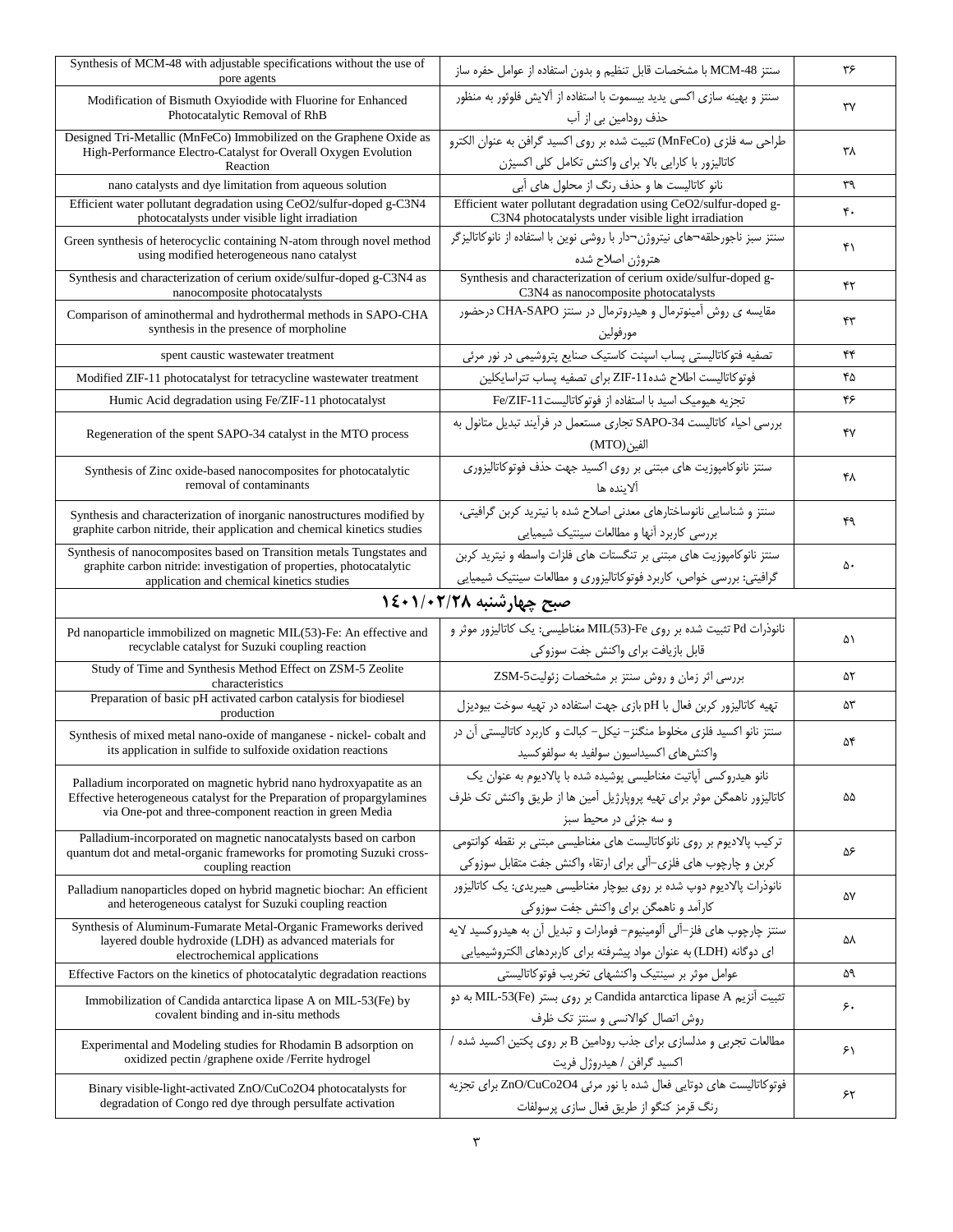| Novel N-bromo nano vanadium oxo phthalocyanine-based molten salt                                                                                                                   | Novel N-bromo nano vanadium oxo phthalocyanine-based molten                                                                                                           |    |
|------------------------------------------------------------------------------------------------------------------------------------------------------------------------------------|-----------------------------------------------------------------------------------------------------------------------------------------------------------------------|----|
| ([VO(TPPABr)]CBr3) as a efficient catalyst for the synthesis of<br>dihydropyrimidinone derivetives                                                                                 | salt ([VO(TPPABr)]CBr3) as a efficient catalyst for the synthesis<br>of dihydropyrimidinone derivetives                                                               | ۶۳ |
| One-pot synthesis of unsymmetric Hantzsch 1,4-dihydropyridines<br>catalysed by Novel N-bromo nano vanadium oxo phthalocyanine-based<br>molten salt ([VO(TPPABr)]CBr3               | One-pot synthesis of unsymmetric Hantzsch 1,4-dihydropyridines<br>catalysed by Novel N-bromo nano vanadium oxo phthalocyanine-<br>based molten salt ([VO(TPPABr)]CBr3 | ۶۴ |
| Synthesis and Characterization of Aminated Nano Zeolite; As Green<br>Heterogeneous Nano Catalyst for the Synthesis of Valuable Organic<br>Compounds                                | سنتز و شناسایی نانوزئولیت آمین دار شده؛ به عنوان نانوکاتالیزگر هتروژن سبز<br>برای سنتز ترکیب های آلی ارزشمند                                                          | ۶۵ |
| Palladated composite of clay-polymer as an efficient catalyst for<br>hydrofinishing of lubricants.                                                                                 | ساخت کامپوزیت کلی- پلیمر پالاده شده با کاربری برای واکنش های<br>هيدروفينيشينگ                                                                                         | ۶۶ |
| Preparation of caprolactam from cyclohexanone using polyoxometal-<br>modified beta zeolite                                                                                         | تهیه کاپرولاکتام از سیکلوهگزانون با استفاده از زئولیت بتای اصلاح شده با پلی<br>اكسومتال                                                                               | ۶٧ |
| preparation of net and Cu-modified Calcium titanate in the removal<br>process of methylene blue                                                                                    | تهیه کلسیم تیتانات خالص و اصلاح شده با فلز مس در فرایند حذف رنگ متیلن                                                                                                 | ۶۸ |
| Vertically aligned Nickel/cobalt bimetallic phosphides derived metal-<br>organic frameworks for efficient oxygen evolution reaction                                                | آلی فلزی برای واکنش تولید اکسیژن                                                                                                                                      | ۶۹ |
| Application of 4-(dimethylamino) pyridine as a base catalyst in the<br>diastromerselective synthesis of high functionalized cyclohexanones in a<br>pseudo-three-component reaction | استفاده از ۴-(دی متیل آمینو) پیریدین به عنوان یک کاتالیزوربازی در سنتز<br>دیاسترومرگزین سیکلوهگزانون های پر استخلاف در یک واکنش شبه سه<br>جزتى                        | ٧٠ |
| New and Recyclable Heterogeneous Ruthenium Magnetized Biochar<br>Nanoparticles as Catalyst for C-C Coupling Reactions                                                              | نانوذرات ناهمگن روتنيوم بايوچار مغناطيسي شده جديد و قابل بازيافت به عنوان<br>کاتالیزگر در واکنش های جفت شدن کربن – کربن                                               | ۷١ |
| The synthesis of new unsymmetrical salamo immobilization on MCM-41<br>by grafting and this catalytic activity in epoxidation of styrene                                            | سنتزو تثبیت سالاموی نامتقارن جدید بر روی بستر mcm-41 به وسیله ایجاد<br>پیوند و بررسی فعالیت کاتالیستی آن در اپوکسیداسیون استایرن                                      | ٧٢ |
| Hydrothermal synthesis of CdS quantum dots using PVP as capping<br>egent and their application for photocatalytic degradation of dye                                               | سنتز هیدروترمال نقاط کوانتومی CdS با استفاده از PVP به عنوان عامل<br>پوشاننده و کاربرد آنها برای تخریب فتوکاتالیستی رنگ                                               | ۷۳ |
| Simulation of Catalytic Process of LPG Desulfidation in the Fifth Gas<br>Refinery of South Pars with Artificial Neural Network                                                     | شبیه سازی فرآیند کاتالیستی مرکاپتان زدائی از LPG در پالایشگاه پنجم گاز<br>پارس جنوبی با شبکه عصبی مصنوعی                                                              | ٧۴ |
| Kinetic Study of Catalytic Conversion of Hydrogen Sulfide to Methyl<br>Mercaptan in Plug Flow Reactor                                                                              | بررسی سینتیکی تبدیل کاتالیستی سولفید هیدروژن به متیل مرکاپتان در راکتور<br>لوله ای                                                                                    | ٧۵ |
| Experimental and Modeling studies for Ramazol Golden Yellow<br>adsorption on oxidized pectin /graphene oxide hydrogel                                                              | مطالعات تجربی و مدلسازی جذب رامازول زرد طلایی بر روی هیدروژل پکتین<br>اکسید شده / اکسید گرافن                                                                         | ٧۶ |
| Surface modification of SBA-15 by 2-chloroquinoline-3-carbaldehydes                                                                                                                | اصلاح سطح SBA-15 با ٢- كلروكوئينولين ٣- كربالدهيد                                                                                                                     | ٧Y |
| Methods for converting of carbon dioxide to hydrocarbons                                                                                                                           | روش های تبدیل کربن دی اکسید به هیدروکربن ها                                                                                                                           | ۷٨ |
| Effective parameters in photocatalytic conversion of carbon dioxide                                                                                                                | پارامترهای موثر در تبدیل نوری کربن دی اکسید                                                                                                                           | ٧٩ |
| Construction and characterization of amine base for removal of carbon<br>dioxide gas                                                                                               | ساخت و مشخصه¬یابی پایه آمین برای حذف گاز کربن دی¬اکسید                                                                                                                | ٨٠ |
| Hydrogen release from boron-containing compounds by catalytic<br>reactions                                                                                                         | آزاد سازی هیدروژن از ترکیبات حاوی بور توسط واکنش های کاتالیزوری                                                                                                       | ۸۱ |
| Magnetic chitosan hydrogel/PVA: a novel and efficient catalyst for the<br>synthesis of dihydropyrano [2,3-c] pyrazole and 1,4-dihydropyridine<br>derivatives                       | هیدروژل کیتوسان مغناطیسی حاوی پلی وینیل الکل: یک کاتالیست جدید و<br>کارآمد برای سنتز مشتقات دی هیدروییرانو2] ∙ [c−3پیرازول و ۱،۴−دی<br>هيدروپيريدين                   | ۸۲ |
| Facile synthesis of a stable (EA)2Pt(OH)6 solution as platinum precursor<br>for three-way catalyst.                                                                                | سنتز آسان محلول پایدار بیس اتانول آمونیوم هکزا هیدروکسو پلاتینات به<br>عنوان پیش ماده پلاتین برای کاتالیست های سه منظوره                                              | ۸۳ |
| Catalytic oxidation of alcohols by graphen-supported oxidovanadium<br>complex                                                                                                      | اکسایش کاتالیستی الکلها توسط کمپلکس اکسیدو وانادیم ساپورت شده بر روی<br>گرافن                                                                                         | ۸۴ |
| Optimization Of Isobutane Dehydrogenation Reaction                                                                                                                                 | بهينه سازى واكنش هيدروژن زدايي ايزوبوتان                                                                                                                              | ٨۵ |
| Efficient removal of organic pollutants by a Ce-on-Zr-MOF-808<br>photocatalyst                                                                                                     | سنتز فوتوكاتاليست Ce-on-Zr-MOF-808 جهت حذف آلاينده هاى آلى                                                                                                            | ۸۶ |
| MOF/Ferrite heterostructure: Efficient visible-light-driven photocatalytic<br>reduction of hexavalent chromium                                                                     | سنتز كاميوزيت چارچوب فلز–آلي/فريت جهت كاهش فوتوكاتاليستي آلاينده<br>كروم شش ظرفيتي                                                                                    | ۸۷ |
| Preparation of carbon dots as nano catalyst                                                                                                                                        | سنتز نقاط كربنى به عنوان نانوكاتاليست                                                                                                                                 | ᄊ  |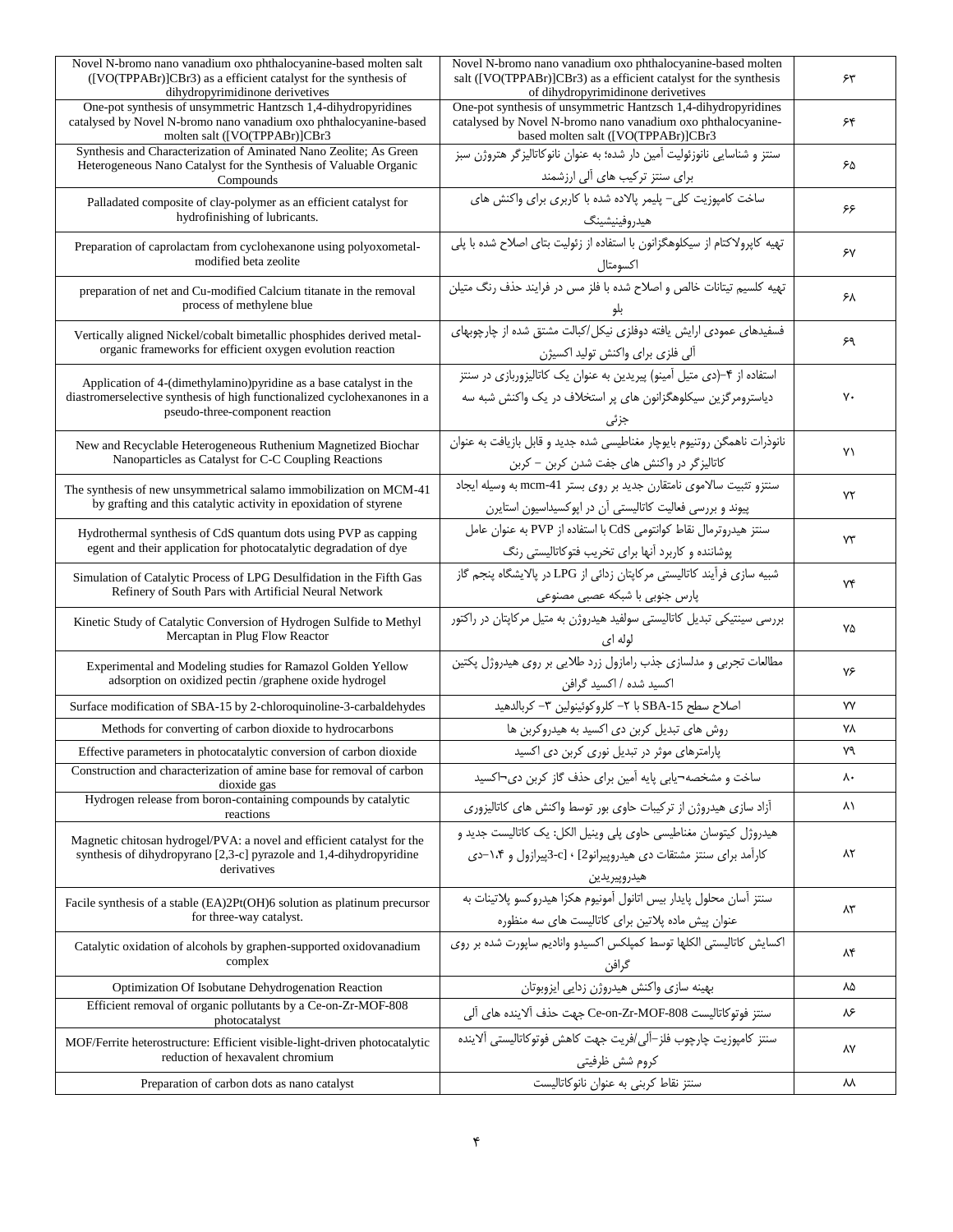| Evaluation of the efficiency of removing diazo dyes from aqueous<br>medium with the help of free and immobilized peroxidase                                                                    | بررسی کارآئی حذف رنگهای دیآزو از محیط آبی به کمک پراکسیداز آزاد و<br>تثبيت شده                                                                                             | ٨٩                              |
|------------------------------------------------------------------------------------------------------------------------------------------------------------------------------------------------|----------------------------------------------------------------------------------------------------------------------------------------------------------------------------|---------------------------------|
| The effect of Mo Percent on the Preparation of the Mo/y-Al2O3 ODS<br>Catalyst                                                                                                                  | اثرات درصد مولیبدن در سنتز کاتالیست مولیبدن بر پایه آلومینا                                                                                                                | ٩٠                              |
| Preparation of CoMo/γ -Al2O3 Catalyst for the Oxidative<br>Desulfurization of fuel                                                                                                             | سنتز کاتالیست کبالت مولیبدن برای گوگردزدایی اکسایشی از خوراکهای نفتی                                                                                                       | ۹۱                              |
| Investigation of the synthesis of bulk amides by the reaction of a<br>modified reter using pyridinium hydrogen sulfate and saccharin sulfonic<br>acid                                          | بررسی سنتز آمیدهای حجیم از طریق واکنش ریتر اصلاح شده با استفاده از<br>پیریدینیوم هیدروژن سولفات و ساخارین سولفونیک اسید                                                    | ۹۲                              |
| Composite of kaolin and ionic liquid containing acidic polymer: A highly<br>selective catalyst for glycerol acetalization to solketal                                                          | كامپوزيت كائولن و مايع يوني حاوي پليمر اسيدي: يک كاتاليست انتخاب پذير<br>برای استالیزاسیون گلیسرول به سولکتال                                                              | ٩٣                              |
| Synthesis of ZIF-8 under ultrasonic conditions and its application in the<br>decolorization of Violet-5r and Red 141 reactive dyes                                                             | سنتز ZIF-8 تحت شرایط اولتراسونیک و بررسی کاربرد آن در رنگ زدایی<br>رنگهای رآکتیو Violet-5r و Red 141                                                                       | ۹۴                              |
| Nanocomposite of MOF-Metal Oxide as high performance catalyst for<br>thermal decomposition of ammonium perchlorate                                                                             | نانوكامپوزیت-MOF اكسید فلز به عنوان كاتالیست برای تجزیه حرارتی آمونیوم<br>پر کلرات                                                                                         | ۹۵                              |
| In-situ synthesis of BiFeo3-Fe2O3 for visible-light driven photocatalytic<br>pharmaceutical wastewater treatment                                                                               | سنتز كامپوزيت BiFeO3-Fe2O3 براى تصفيه فتوكاتاليستى پساب دارويى<br>تحت نور مرئی                                                                                             | ۹۶                              |
| Degradation of metronidazole by synthesis of CuS / NiS and CuS / ZnS<br>hetero-structural photocatalysts                                                                                       | تخریب داروی مترونیدازول با سنتز فوتوكاتالیست هتروساختار CuS/NiS و<br>CuS/ZnS                                                                                               | ٩٧                              |
| Green synthesis of substituted thiazine derivatives via an efficient and<br>novel Cobalt nanocatalyst (γ-Fe2O3@FAp@Co)                                                                         | سنتز سبز مشتقات استخلاف شده تيازينها با استفاده از نانوكاتاليزگر جديد و<br>كاراًمد كبالت(γ-Fe2O3@FAp@Co)                                                                   | ٩λ                              |
| Catalists for production of Biodiesel from Microalgae                                                                                                                                          | سوخت زیستی ریزجلبکی و کاتالیست های مورد استفاده در تولید آن                                                                                                                | ٩٩                              |
| 3D printing in the field of chemical engineering and technology of<br>structural catalysts, mixers and reactors                                                                                | چاپ سه بعدی در حیطه مهندسی شیمی و فناوری کاتالیستهای ساختاری،<br>میکسرها و راکتورها                                                                                        | $\cdots$                        |
|                                                                                                                                                                                                | بعد از ظهر چهار شنبه ۱/۰۲/۲۸+۱٤                                                                                                                                            |                                 |
| Ferrite/MOF composite for environmental remediation: Visible-light-<br>assisted photocatalytic degradation of meropenem and reduction of<br>hexavalent chromium                                | كامپوزيت نيكل فريت MOF-808/براي اصلاح محيط زيستي: تخريب<br>فتوکاتالیستی مروپنم و کاهش کروم شش ظرفیتی به کمک نور مرئی                                                       | $\setminus \cdot$               |
| Thiazolium ring impregnated on silica gel: An insoluble catalyst for the<br>preparation of γ-ketoesters                                                                                        | حلقه تیازولیوم تثیبت شده بر روی سیلیکاژل: یک کاتالیست نامحلول برای تهیه<br>گاما–کتو استرها                                                                                 | $\cdot$ ٢                       |
| Optimization of parameters affecting the production of spherical gamma<br>alumina particles by the oil-drop method                                                                             | بهینه سازی پارامترهای موثر بر تولید ذرات کروی گاما آلومینا به روش ستون                                                                                                     | $\mathcal{N} \cdot \mathcal{R}$ |
| Synthesis of a new phosphate-based organic-salt catalyst and its<br>investigation in the preparation of benzopyran derivatives                                                                 | سنتز کاتالیزور جدید آلی-نمکی بر پایه فسفات و بررسی کاربرد آن در تهیه<br>مشتقات بنزوپيران                                                                                   | $\mathcal{N} \cdot \mathcal{F}$ |
| Layered double hydroxide/Choline chloride/Urea as a heterogeneous<br>catalyst and deep eutectic solvent for epoxy rearrangement                                                                | هیدروکسید دو لایه/ کولین کلرید/ اوره به عنوان یک کاتالیزگر ناهمگن و حلال<br>فرا زودگداز برای نو آرایی اپوکسی                                                               | ۱۰۵                             |
| Geometric Parameters Effect on Reaction Zone of Premixed CH4<br>Catalytic Combustion in a Fibrous Porous Medium                                                                                | بررسی اثر پارامترهای هندسی بر ناحیهی احتراق پیش آمیختهی گاز متان در<br>محيط متخلخل فيبرى                                                                                   | ۱۰۶                             |
| Reduction of carbonyl group using phosphoramide catalysts                                                                                                                                      | کاهش گروه کربونیل با استفاده از کاتالیست های فسفرآمیدی                                                                                                                     | $\mathcal{N}$                   |
| Evaluation of effective parameters on benzyl alcohol oxidation reaction<br>efficiency using cobalt (II) complex containing N-nicotinyl, N', N''-bis<br>(tert-butyl) phosphoric triamide ligand | بررسی پارامترهای مؤثر بر کارایی واکنش اکسیداسیون بنزیل الکل با استفاده از<br>كميلكس كبالت (II) حاوى ليگاند - N نيكوتينيل، 11⁄2و - 11″ بيس (ترشيو<br>بوتیل) فسفریک تری آمید | ۱۰۸                             |
| the performance of NiAPSO-34 catalyst synthesized by hydrothermal-<br>metal ion incorporation for MTO reaction in a fluidized bed reactor                                                      | عملکرد کاتالیست NiAPSO-34 سنتز شده با روش تلفیق یون فلزی برای<br>فرأيند MTO در بستر سيال                                                                                   | ۱۰۹                             |
| Study and evaluation of three-component reactions of aromatic aldehyde<br>and malononitrile compounds in the presence of ZrO2 nanoparticles                                                    | مطالعه و ارزیابی واکنش های سه جزئی ترکیبات آلدئیدهای آروماتیک و<br>مالونونیتریل در حضور نانو ذرات ZrO2                                                                     | $\setminus \cdot$               |
| Catalytic degradation of cationic dye by FeS2 nanoparticles                                                                                                                                    | تخریب کاتالیستی رنگ کاتیونی توسط نانوذراتFeS2                                                                                                                              | ۱۱۱                             |
| Characterization, anti-lung cancer activity, and cytotoxicity of bio-<br>synthesized copper nanoparticles by T.fedtschenkoi leaf extract                                                       | شناسایی، فعالیت ضد سرطان ریه و سمیت سلولی نانوذرات مس سنتز شده<br>توسط عصاره برگT.fedtschenkoi                                                                             | ۱۱۲                             |
| One-step synthesis of silver nanostructures by utilizing H.persicum seeds<br>extract and investigation of the anti-human breast adenocarcinoma<br>properties                                   | سنتز یک مرحله ای نانوساختارهای نقره با استفاده از عصاره دانه H.persicum<br>و بررسی خواص ضد سرطان پستان انسانی                                                              | 115                             |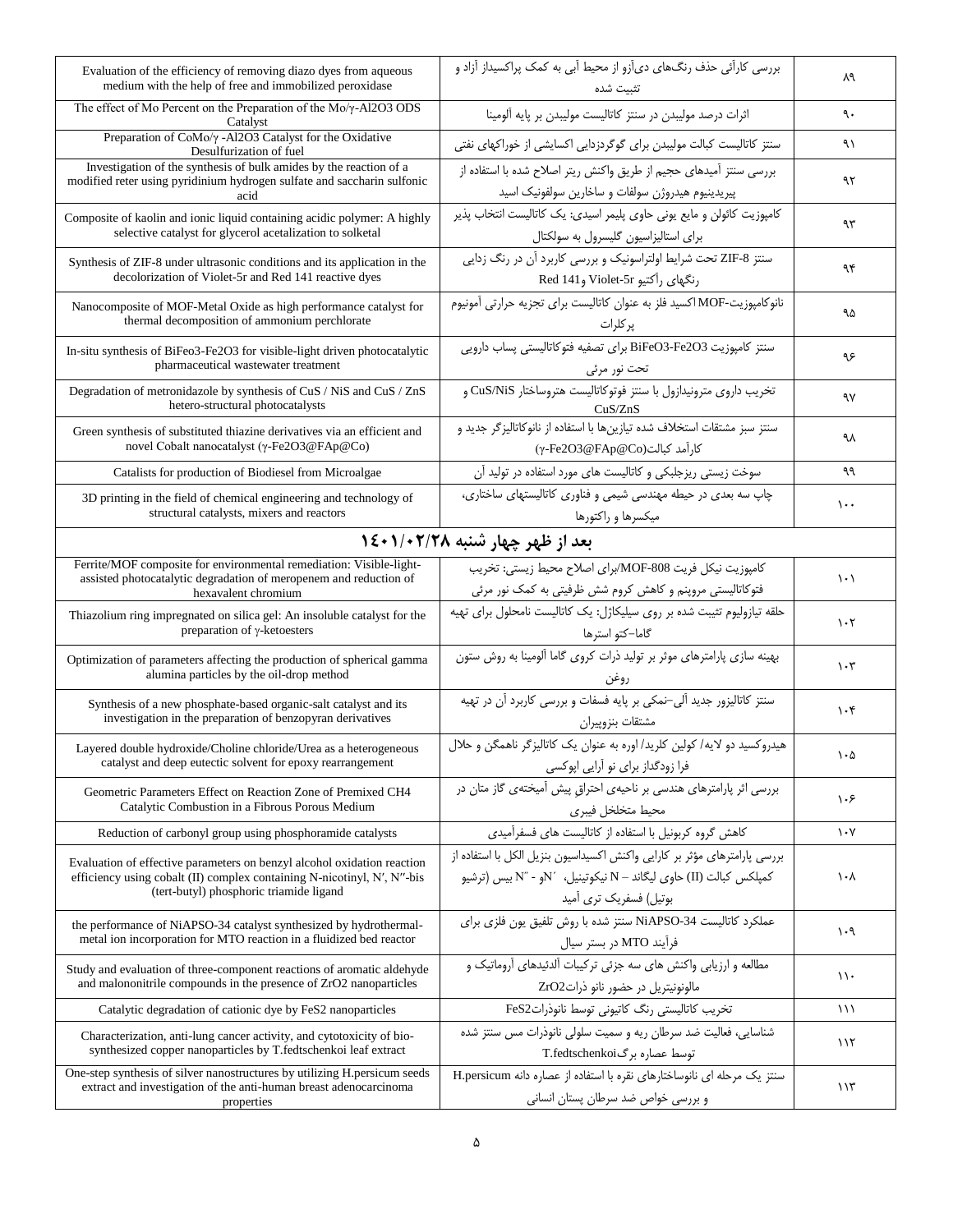| Preparation and characterization of ZSM-5 zeolite with hierarchical<br>porous structure using carbon quantum dot as hard template: An efficient<br>catalyst for biomass conversion                  | سنتز و شناسایی زئولیت هایرارکیکال ZSM-5 بااستفاده ازنقاط کوانتومی کربنی<br>به عنوان قالب سخت:یک کاتالیست کارامد برای تبدیل زیست توده                                         | 116             |
|-----------------------------------------------------------------------------------------------------------------------------------------------------------------------------------------------------|------------------------------------------------------------------------------------------------------------------------------------------------------------------------------|-----------------|
| Investigation of three-component reactions between cyclic compounds 1<br>and 3 dicarbonyl in the presence of ZrO2 nanoparticles                                                                     | بررسی واکنش های سه جزیی بین ترکیبات حلقوی ١ و ٣ دی کربونیل در<br>حضور نانوذراتZrO2                                                                                           | ۱۱۵             |
| Design of NH2@TCT-Mesalamine-Cu(II) on Silica-Coated MNs and<br>Study of Its Catalytic Properties for Multi-Component Synthesis of<br><b>Highly Substituted Pyridines</b>                           | طراحی (NN وNH2@TCT-Mesalamine-Cu(II بر روی MN های پوشش داده<br>شده با سیلیس و مطالعه خواص کاتالیزوری آن برای سنتز چند جزئی پیریدین<br>های بسیار جایگزین شده                  | ۱۱۶             |
| Effect of Ce doping on structural and morphological properties of a<br>MOF-derived CuO Nanocatalyst                                                                                                 | اثر آلائیده شدن با سریم بر ویژگی های ساختاری و ظاهری نانوکاتالیست مس<br>اکسید مشتق شده از چارچوب فلز–آلی                                                                     | $\lambda$       |
| Photocatalytic Effect of Barium and Chromium Indite Additives on<br>Performance of Perovskite Solar Cells                                                                                           | اثر فتوكاتاليزوري تركيبات افزودني باريم وكروم اينديت بر عملكرد سلول هاي<br>خورشيدي پروسكايتي                                                                                 | ۱۱۸             |
| Adsorption, Kinetics and Equilibrium Studies on Removal of Reactive<br>dye Using ZnCo2O4 Nanospinel                                                                                                 | بررسي و مطالعه جذب و سينتيک حذف آلاينده رآکتيو توسط نانو ذرات اسپينل<br>ZnCo2O4                                                                                              | ۱۱۹             |
| Application of molybdenum disulfide catalyst in photocatalytic ozonation<br>process for the removal of Acid Blue 113                                                                                | کاربرد کاتالیست مولیبدن دی سولفید در فرآیند ازن زنی فتوکاتالیزوری برای<br>حذف رنگ اسید بلو ۱۱۳                                                                               | $\mathcal{N}$   |
| A green Hybrid Of (bmim)5[W12CoO40].3H2O catalyzed<br>desulfurization using H2O2 as Oxidant                                                                                                         | كاتاليز هيبريدي سبز wmim)5[W12CoO40].3H2O) براي گوگرد زدايي<br>توسط آب اکسیژنه به عنوان اکسیدان                                                                              | ۱۲۱             |
| The selective oxidation of sulfides to sulfoxides in the presence of a new<br>hydrazone Schiff base zinc(II) complex as catalyst                                                                    | اکسایش گزینشی سولفیدها به سولفوکسیدها در حضور یک کمپلکس باز-شیف<br>هیدرازون از روی به عنوان کاتالیزگر                                                                        | ۱۲۲             |
| Iron (II) complex supported on graphene nanosheet: An efficient and<br>heterogeneous catalyst for epoxidation of alkenes                                                                            | سنتز و شناسایی کاتالیست هتروژن آهن ( II) قرار گرفته بر روی گرافن اکساید<br>و استفاده از این کاتالیست در اپوکسایش آلکن ها                                                     | ۱۲۳             |
| Magnetic nanoparticles supported a palladium bis(benzothiazole)<br>complex: A novel efficient and recyclable catalyst for the synthesis of<br>benzimidazoles and benzothiazoles from benzyl alcohol | سنتز و شناسایی کاتالیست بیس تیازول پالادیم قرار گرفته بر روی نانو ذره<br>مغنطیسی آهن و استفاده از این کاتالیست در فرایند سنتز بنزایمیدازول و<br>بنزوتيازول از بنزيل الكل ها  | ۱۲۴             |
| Suitable catalysts for oxygen reduction reactions in energy exchange<br>systems based on electrochemical reactions                                                                                  | کاتالیست های مناسب واکنش کاهش اکسیژن در سیستم های تبادل انرژی<br>مبتنی بر واکنش های الکتروشیمیایی                                                                            | ۱۲۵             |
| Bis(NHC)-Pd(II) and Pd(0) Complexes Supported on Magnetic SBA-15<br>for The Selective Aerobic Oxidation of Benzyl Alcohols to<br>Benzaldehydes and Reduction of Nitroarenes                         | كمپلكس هاى پالاديوم (٠) و -(II) بيس -N-هتروسيكل كاربن (NHC) تثبيت<br>شده بر روى SBA-15 مغناطيسى براى اكسايش هوازى انتخابى بنزيل الكل ها<br>به بنزالدهیدها و کاهش نیتروآرن ها | ۱۲۶             |
| Study of Methylene Blue removal from aqueous solutions using zinc<br>sulfide                                                                                                                        | مطالعه حذف رنگ متیلن بلو از محلولهای آبی با استفاده از سولفید روی                                                                                                            | ١٢٧             |
| Catalytic conversion of plastic to aromatic compounds                                                                                                                                               | تبدیل کاتالیستی پلاستیک به ترکیبات آروماتیکی                                                                                                                                 | ۱۲۸             |
| Temperature simulation The effect of adding compounds with high<br>thermal conductivity on catalyst performance in direct reduction of steel                                                        | شبیه سازی دمایی تاثیر افزودن ترکیبات دارای رسانش حرارتی بالا بر عملکرد<br>كاتاليست در احياء مستقيم فولاد                                                                     | ۱۲۹             |
| Study of effective parameters on removal of iron ions by Zerovalent iron                                                                                                                            | بررسی پارامترهای موثر در حذف یونهای آهن توسط نانو ذرات آهن صفر<br>ظرفيتي                                                                                                     | $\mathcal{N}$ . |
| Novel synthesis of some derivatives of thiazole-5-one via an efficient<br>magnetic nanocatalyst γ-Fe2O3@FAp@Cr                                                                                      | سنتز مشتقاتی از تیازول ۵ اون ها با نانو کاتالیزگر موثر کروم مغناطیسی<br>γ-Fe2O3@FAp@Cr                                                                                       | ۱۳۱             |
| green synthesis of cuo nanostrucures using olea europaea leaves extract<br>and their antibactrrial activity                                                                                         | ۷-re2U3@FAp@Cr<br>سنتز سبزنانو ذرات اکسید مس با استفاده از عصاره برگ زیتون و بررسی<br>ضدباکتری آن                                                                            | ۱۳۲             |
| Application of nickel oxide catalyst in catalytic ozonation process for the<br>removal of acid blue 113 dye                                                                                         | کاربرد کاتالیزور نیکل اکسید در فرآیند ازن زنی کاتالیزوری برای حذف رنگ<br>اسید بلو ۱۱۳                                                                                        | ۱۳۳             |
| A Fe-Schiff-base complex on MCM-41 as an efficient, reusable and<br>chemoselective nanocatalyst for oxidative coupling of thiols and<br>oxidation of sulfides                                       | یک کمپلکس باز-شیف از آهن بر روی MCM-41 به عنوان یک نانوکاتالیزگر<br>مؤثر، قابل استفاده مجدد و شیمی گزین برای جفت شدن اکسایشی تیول ها و<br>اكسايش سولفيدها                    | ۱۳۴             |
| Fabrication of NiO-GDC anode from new precursor for IT-SOFCs by<br>modifying the surface structure with a novel sol-gel process                                                                     | ساخت یودر آندی NiO-GDC با استفاده از پیش ساز و روش جدید سل–ژل از<br>طریق بهینه سازی سطح ساختار برای پیل های سوختی اکسید جامد دمای<br>متوسط                                   | ۱۳۵             |
| DFT Calculations and Theoretical Investigations of Cinchonine as<br>Organocatalyst                                                                                                                  | محاسبات DFT و بررسی های نظری سینکونین به عنوان ارگانوکاتالیست                                                                                                                | ۱۳۶             |